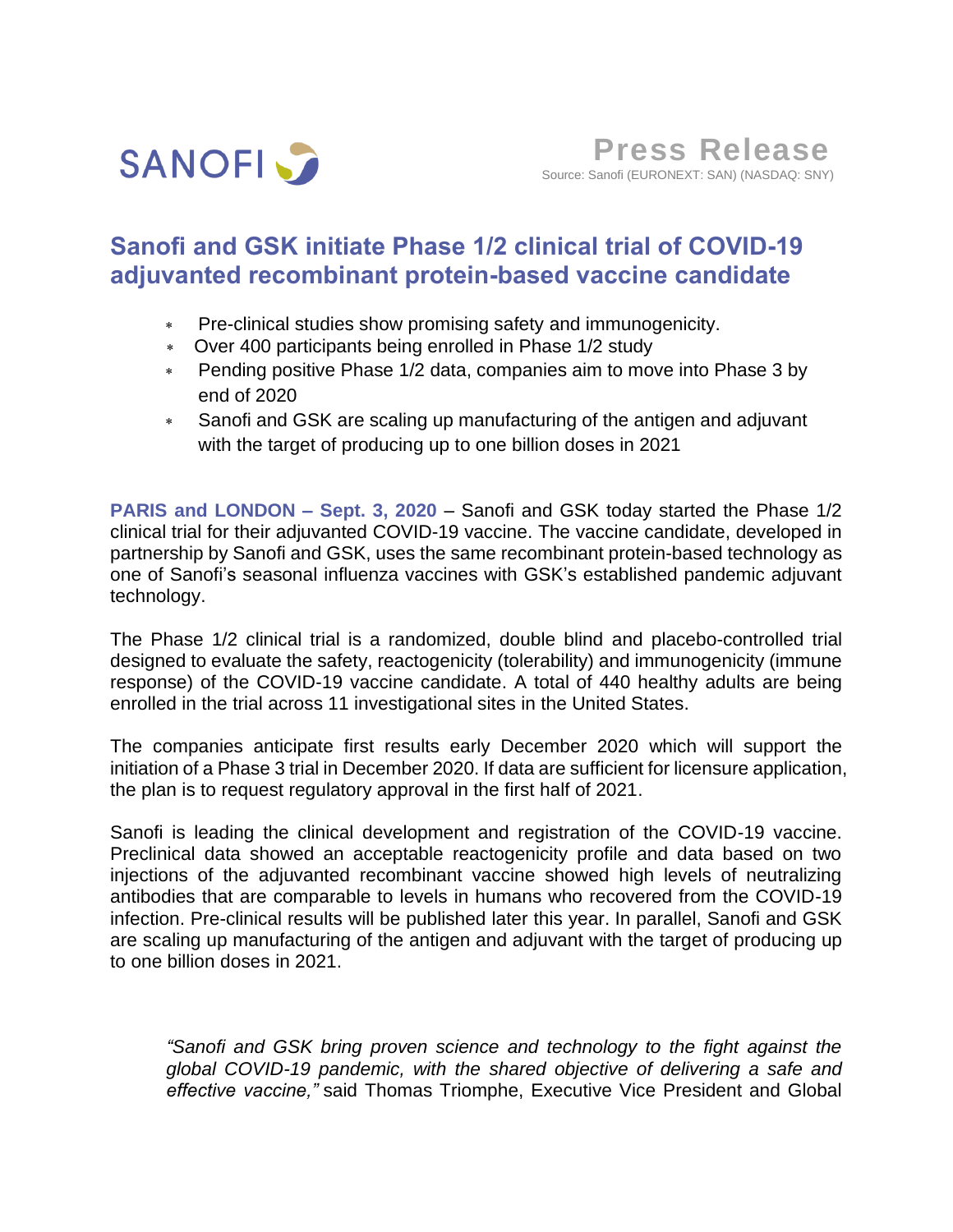Head of Sanofi Pasteur. *"The initiation of our clinical study is an important step and brings us closer to a potential vaccine which could help defeat COVID-19. Our dedicated teams and partner continue to work around the clock as we aim to deliver the first results in early December. Positive data will enable a prompt start of the pivotal phase 3 trial by the end of this year."*

Roger Connor, President of GSK Vaccines added, *"Moving this vaccine candidate into clinical development is an important moment in the progress towards addressing the global pandemic we are all facing. This builds on the confidence shown by governments already in the potential of this protein-based adjuvanted vaccine candidate, which utilizes established technology from both companies, and can be produced at scale by two of the leading vaccine manufacturers globally. We now look forward to the data from the study, and if positive, beginning Phase 3 by the end of the year."*

The development of the adjuvanted COVID-19 vaccine candidate is being supported through funding and a collaboration with the Biomedical Advanced Research and Development Authority, part of the office of the Assistant Secretary for Preparedness and Response at the U.S. Department of Health and Human Services.

## **Sanofi and GSK are committed to making the vaccine available globally**

In July 2020, Sanofi and GSK [announced](https://www.sanofi.com/en/media-room/press-releases/2020/2020-07-31-13-00-00) a collaborative effort with the U.S. government to supply up to 100 million doses of their COVID-19 recombinant protein-based vaccine to meet the U.S. government's Operation Warp Speed goal of making hundreds of millions of doses of safe and effective COVID-19 vaccines available in the United States as quickly as possible. The U.S. government has a further option to discuss the purchase of up to 500 million doses longer term. Both companies also [agreed](https://www.sanofi.com/en/media-room/press-releases/2020/2020-07-29-07-00-00) (subject to final contract) with the UK government to supply up to 60 million doses of recombinant protein-based COVID-19 vaccine.

The partners plan to supply a significant portion of total worldwide available supply in 2021/2022 to COVAX, the vaccines pillar of the ACT-Accelerator (Access to COVID‐19 Tools), a global collaboration of leaders of governments, global health organizations, businesses and philanthropies to accelerate development, production, and equitable access to COVID-19 tests, treatments, and vaccines.

## **On the front lines in the fight against COVID-19**

In addition to the recombinant protein-based vaccine in collaboration with GSK, Sanofi is developing a messenger RNA vaccine in partnership with Translate Bio. With several innovative vaccine platforms currently being investigated across the industry, mRNA is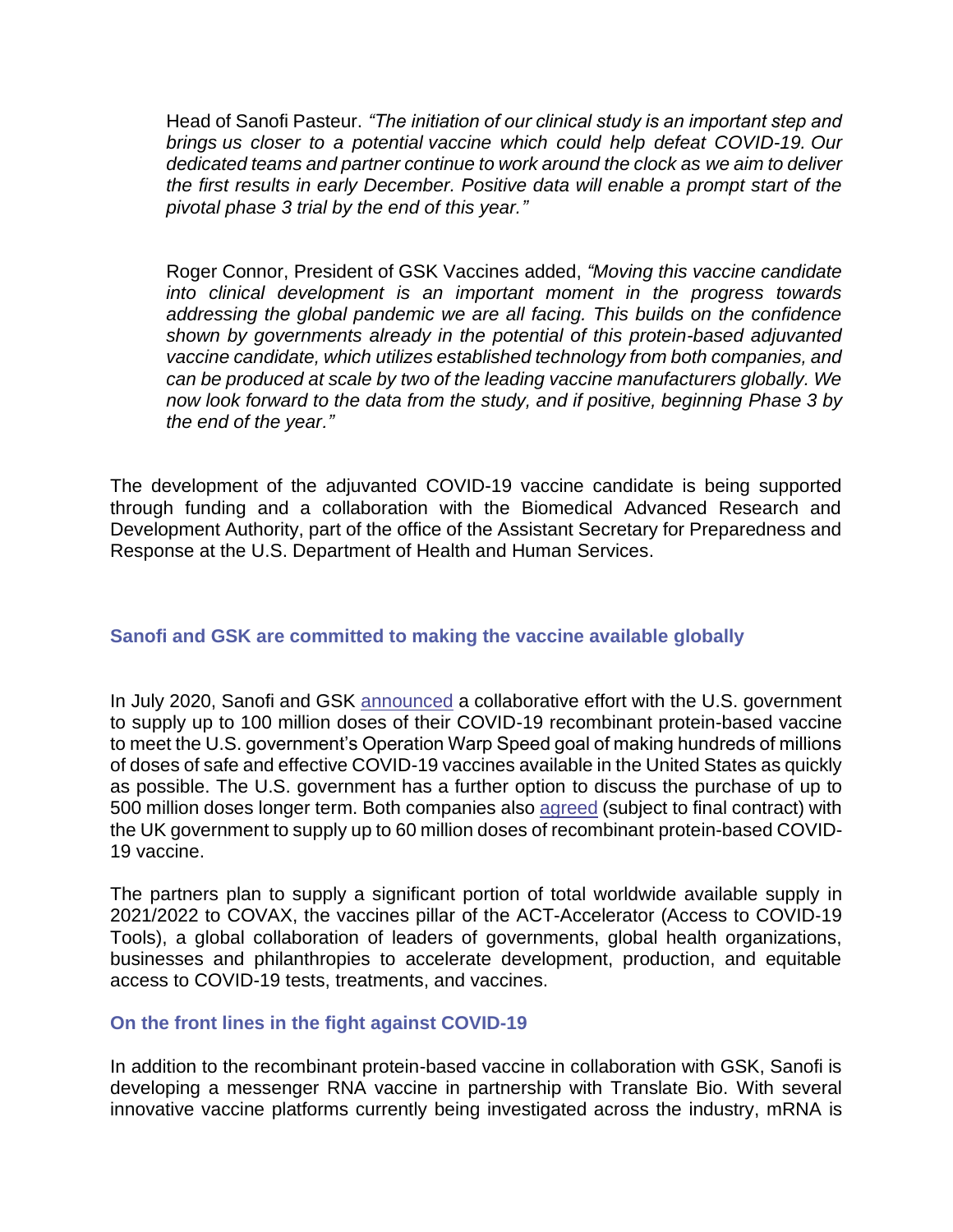considered among the most promising. Preclinical data shows that two immunizations of the mRNA vaccine induced high neutralizing antibody levels that are comparable to the upper range of those observed in infected humans. Sanofi expects the Phase 1/2 study to start in November, with earliest potential approval in the second half of 2021. Translate Bio has established mRNA manufacturing capacity and Sanofi expects to be able to supply annual capacity of 90 to 360 million doses.

#### **About GSK**

GSK is a science-led global healthcare company with a special purpose: to help people do more, feel better, live longer. GSK is the leading manufacturer of vaccines globally. For further information please visit [www.gsk.com](http://www.gsk.com/)

### **About Sanofi**

Sanofi is dedicated to supporting people through their health challenges. We are a global biopharmaceutical company focused on human health. We prevent illness with vaccines, provide innovative treatments to fight pain and ease suffering. We stand by the few who suffer from rare diseases and the millions with long-term chronic conditions.

With more than 100,000 people in 100 countries, Sanofi is transforming scientific innovation into healthcare solutions around the globe.

Sanofi, Empowering Life

**Media Relations Contacts** Ashleigh Koss Tel.: +1 908-981-8745 [Ashleigh.Koss@sanofi.com](mailto:Ashleigh.Koss@sanofi.com)

Marion Breyer Tel.: +33 (0)1 53 77 46 46 [Marion.Breyer@sanofi.com](mailto:Marion.Breyer@sanofi.com) **Investor Relations Contacts Paris** Eva Schaefer-Jansen Arnaud Delepine Yvonne Naughton

**Investor Relations Contacts North America**

Felix Lauscher Fara Berkowitz Suzanne Greco

IR main line: Tel.: +33 (0)1 53 77 45 45 [ir@sanofi.com](mailto:ir@sanofi.com)

#### *Sanofi Forward-Looking Statements*

*This press release contains forward-looking statements as defined in the Private Securities Litigation Reform Act of 1995, as amended. Forward-looking statements are statements that are not historical facts. These statements include projections and estimates and their underlying assumptions, statements regarding plans, objectives, intentions and expectations with respect to future financial results, events, operations, services, product development and potential, and statements regarding future performance. Forward-looking statements are generally identified by the words "expects", "anticipates", "believes", "intends", "estimates", "plans" and similar expressions. Although Sanofi's management believes that the expectations reflected in such forward-looking statements are reasonable, investors are cautioned that forward-looking information and statements are subject to various risks and uncertainties, many of which are difficult to predict and generally beyond the control of Sanofi, that could cause actual results and developments to differ materially from those expressed in, or implied or projected by, the forwardlooking information and statements. These risks and uncertainties include among other things, the uncertainties inherent in research and development, future clinical data and analysis, including post marketing, decisions by regulatory authorities, such as the FDA or the EMA, regarding whether and when to approve any drug, device or biological application that may be filed for*